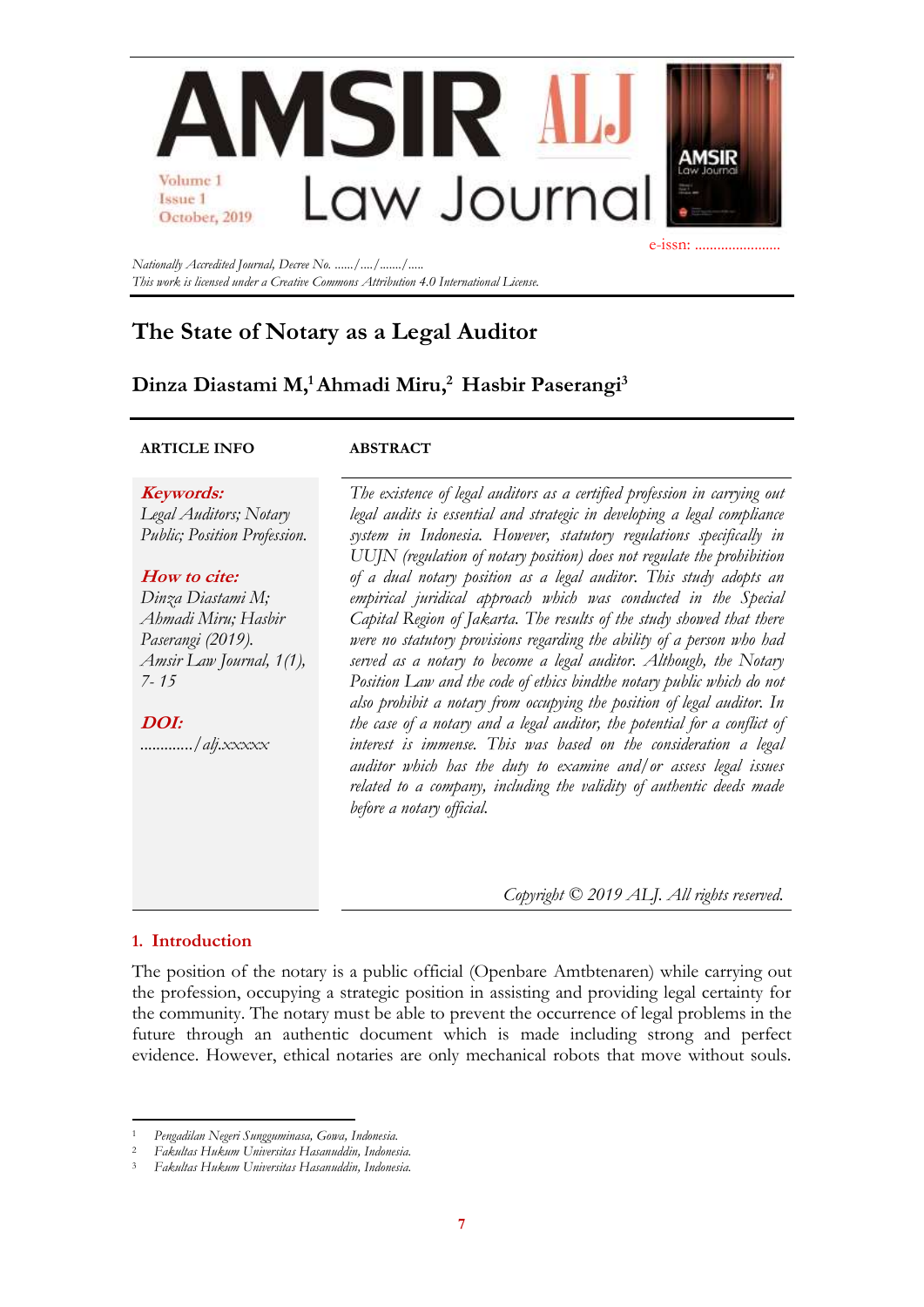Due adhering to ethics in the notary profession is called a noble profession (Officium Nobile).<sup>4</sup>

The existence of a public notary in the community nowadays is needed. The public needs a notary whose credibility can be trusted, the signature and seal provide strong guarantees and evidence, an impartial expert and a flawless counselor, everything written and determined is genuine. Thus, the need of a public notary, a notary is needed who can carry out the duties in accordance with the provisions of the applicable legislation which is convenient with the Law of Notary Position.

In the current era of globalization, all countries in the world are flocking to conduct major changes for the progress of their respective countries. One of the major changes are conducting free trade between countries. The free trade has the aim to stop or at least reduce the intervention of countries in the field of trade in particular and in the economy in general. All countries which are participating in this free trade are qualified countries accepting the consequences of being able to increase the economic development, because the case is firmly related in the struggle for market share.

The persistent legal formation of an institution (company/organization) audited at this time is a form of efforts to improve existing laws. The context is intended in order to an institution (company/organization) which is audited has a solid foundation of movement which leads to a more responsive attitude towards the establishment of national development. Besides being a protection for an institution (company/organization) which is audited from legal risk, the case could also be an assessment of the extent of compliance of an institution which is audited against laws and regulations as positive law in force in this country, which will ultimately provide a condition of the audited institution (company/ organization) healthily and reliably.<sup>5</sup>

The existence of legal auditors as a certified profession in conducting legal audits is crucial and strategic in developing a legal compliance system in Indonesia. The legal education and auditor training program is essential because those programs are abundant from the public officials of the state administrators (legislative, executive and judiciary) and the private sector even from academics are not respecting, obeying the law when making decisions and managing legal actions. The case happens because decision makers do not understand the existence of legal risks in decision making therefore causing legal problems and even legal disputes in the implementation.<sup>6</sup>

The legal auditor profession has received official recognition from the Director General of Training and Productivity Development of the Ministry of Manpower and Transmigration with Decree No. PEM. 242/LATTAS/XI/2014 on 4 November 2014. The decree regulates the specific standards of the Indonesian legal auditor profession as a reference in developing a work competency certification scheme for legal auditors. The decree forms the basis of legal auditor education organized by the Indonesian Legal Auditor Association (ASAHI) based on competency certification in accordance with the standards adopted by the National Professional Certification Board (BNSP). The establishment of the Indonesian Legal Auditor Professional Certification Institute (LSP

<sup>4</sup> Anshori, A.G. (2009). *Lembaga Kenotariatan Indonesia; Perspektif Hukum dan Etika*. Yogyakarta: UII Press, p. 6.

<sup>5</sup> Halim, Hamzah. (2015). *Cara Praktis Memahami dan Menyusun Legal Audit dan Legal Opinion*. Jakarta: Prenadamedia Group, p. 16.

<sup>6</sup> Profesi Auditor Hukum (JSLG dan ASAHI). [http://www.jimlyschool.com/diklat/profesi-auditor-hukum-jslg-dan](http://www.jimlyschool.com/diklat/profesi-auditor-hukum-jslg-dan-asahi)[asahi](http://www.jimlyschool.com/diklat/profesi-auditor-hukum-jslg-dan-asahi) [Accessed: 8 January 2018].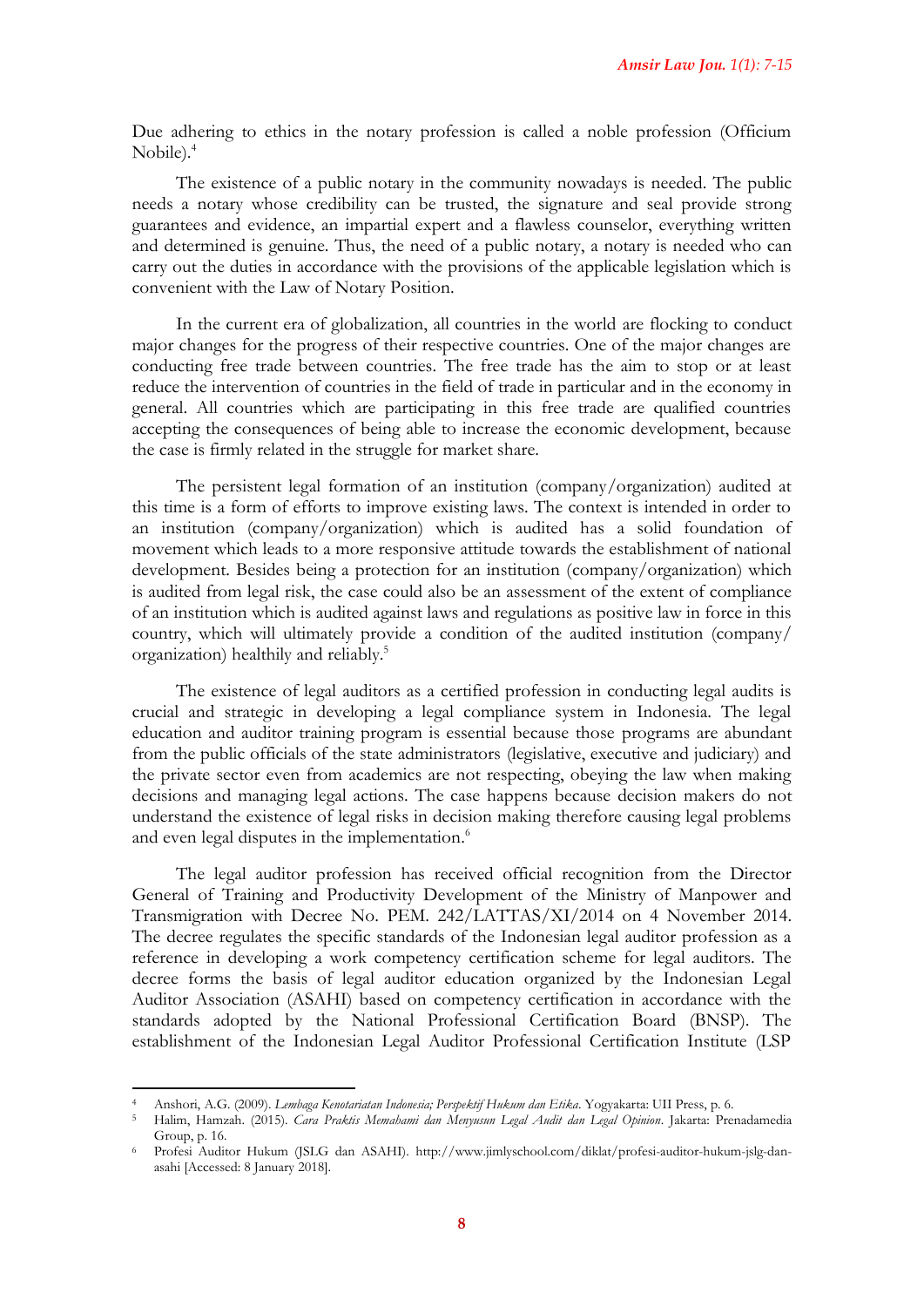AHI) for the BNSP is licensed on May 27, 2016. Legal auditor certification is marked by the recognition of a Certified Legal Auditor or commonly abbreviated as C.L.A.

However presently, in the statutory regulations and specifically the Notary Position Law does not regulate the prohibition of notary from concurrently serving as a legal auditor, thus further study is needed related to the existence of the legal auditor profession.

#### **2. Method**

This study used an empirical juridical approach, which is a method or procedure used to solve problems by first examining existing secondary data, thereupon proceed with research on primary data in the field.<sup>7</sup> The research was conducted in the Special Capital Region of Jakarta (DKI Jakarta). The intended party was the notary in DKI Jakarta. The reason for choosing the place of research was because the notaries who participated in the education and profession of legal auditors were higher than the provinces in Indonesia. Qualitative analytical methods were used with descriptive analytical descriptions.

#### **3. Discussion**

#### **3.1. Legal Basis of the Notary Undertaking a Profession as a Legal Auditor**

Legal audit is a process of evaluating data and facts on transactions conducted by a company/an institution (company/organization) which is audited with another party to assess the security level of the company/an institution (company/organization) audited, especially in the case of legal risk aspects which will ultimately endanger the company/ institution (company/organization) assets that is audited and presented in the audit report regarding opinions and suggestions for improvement.<sup>8</sup>

The alteration of ASAHI (Association of Indonesian Legal Auditors), which is contained in Deed No. 24 dated August 21 2014, had been approved by the Ministry of Law and Human Rights of the Republic of Indonesia Number AHU-192 AH.01.06.Tahun 2011.

The legal auditor profession has received official recognition from the Director General of Training and Productivity Development of the Ministry of Manpower and Transmigration with Decree No. PEM. 242/LATTAS/XI/2014 on 4 November 2014. The decree regulates the specific standards of the Indonesian legal auditor profession as a reference in developing a work competency certification scheme for legal auditors. The decree forms the basis of legal auditor education organized by the Indonesian Legal Auditor Association (ASAHI) based on competency certification in accordance with the standards adopted by the National Professional Certification Board (BNSP). The establishment of the Indonesian Legal Auditor Professional Certification Institute (LSP AHI) for the BNSP is licensed on May 27, 2016. Legal auditor certification is marked by the recognition of a Certified Legal Auditor or commonly abbreviated as C.L.A.

According to Mr. Mardianto, who worked as a legal auditor, based on the results of an interview conducted by the author on April 6, 2019, stating that:

*"The legal auditor profession is expected to support both good corporate governance in the business nature and good governance in policy making. This is because the concept of a legal auditor starts with legal due diligence. This is because the legal auditor profession is projected to have more coverage than legal due diligence on business contracts and capital markets. However, the legal basis that* 

<sup>7</sup> Soemitro, R.H. (1998). *Metodologi Penelitian Hukum.* Jakarta: Ghalia Indonesia, p. 10.

<sup>8</sup> Halim, Hamzah. *Op.Cit.,* p. 13-14.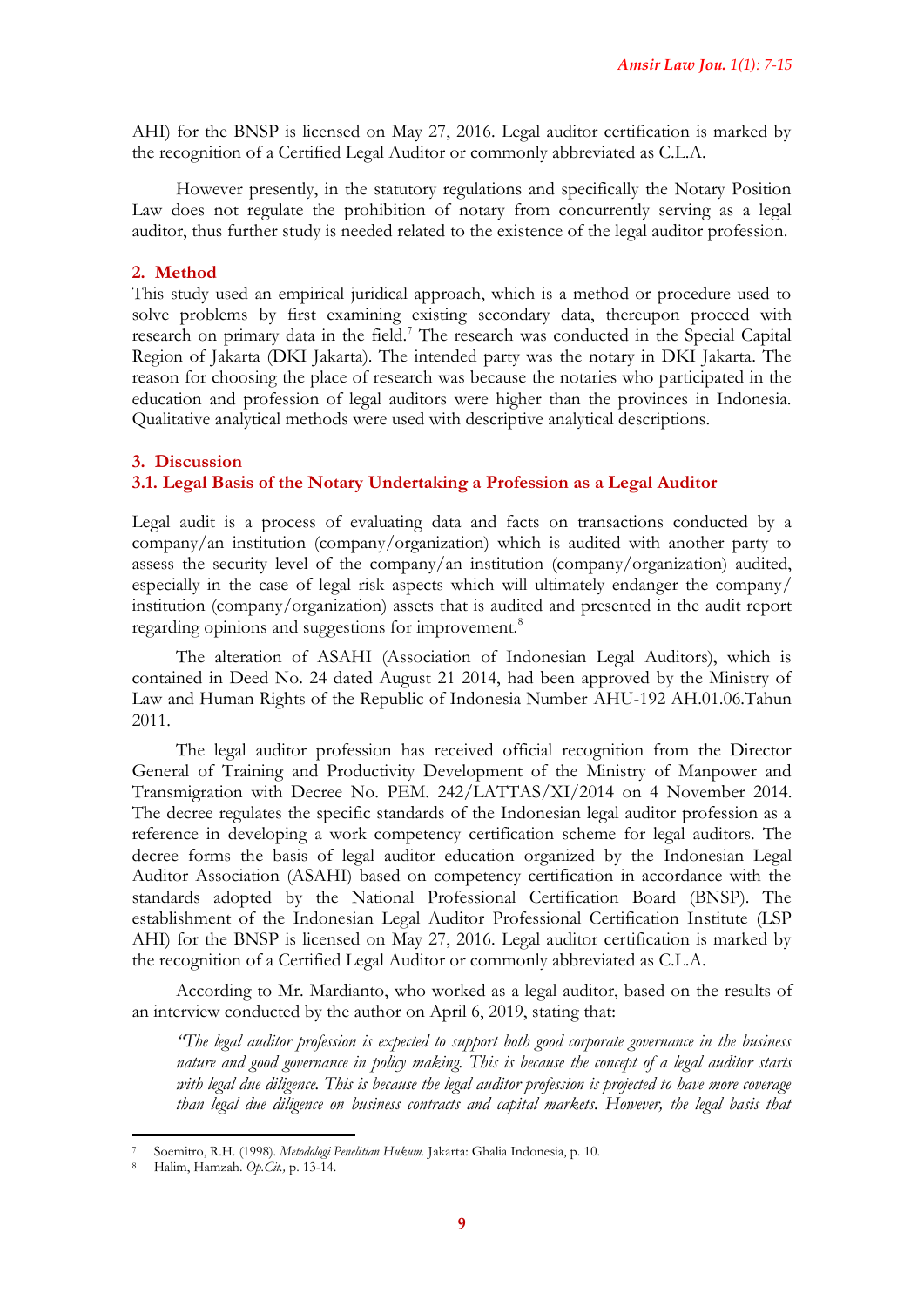*underpins this profession is still unsteady. Ideally, the legal auditor profession is not only supported by decisions those are decision only, but also must go through regulations those are regeling."*

The legal basis for the position of the legal profession of auditors is still unsteady. Regarding who can become a legal auditor is not explained in the two regulations, but only regulates the auditor's legal education curriculum. Basically, there is no prohibition for someone who is a notary to become a legal auditor. The prohibition for a notary to concurrently hold a position has been explained specifically in the regulation, such as the prohibition as a civil servant, concurrently serving as a state official, as an advocate, as a leader or employee of a state-owned enterprise, a regionally-owned enterprise or a business entity private.

In order to avoid legal uncertainty in the future, the government requires establish a regulation in the form of a law controlling the legal position of the auditor. Furthermore, Deed No. 24 dated August 21, 2014, ratification from the Ministry of Law and Human Rights Republic of Indonesia Number AHU-192 AH.01.06. 2011 and Decree of the Director General of Training and Productivity Development of the Ministry of Manpower and Transmigration No. KEP.242/LATTAS/XI/2014 on November 4, 2014 are expected as the basis of the auditor's position and considered with legal basis which has mandatory power, namely the law

In addition, the current regulations do not explicitly and specifically regulate the position of legal auditor, so they still need more concrete arrangements, one of the rules are related to obligations, restrictions and anyone who can become legal auditor. Also, the harmonizing relevant laws and regulations require to conduct, such as a Limited Liability Company law to regulate matters in case of a legal audit of a company.

### **3.2. Potential Conflicts of Interest in the Case of a Legal Auditor Concurrently as a Notary**

The position of notary and legal auditor is a profession that has a scope of work. If the notary's job mainly composes an authentic deed, then one of the job scopes of the legal auditor is checking the validity of the deeds composed by the notary public. The concurrent notary position as legal auditor in the author's view has a potential to creating conflict of interest in the performance of the duties in each positions. In a variety of literature, there are various kinds of literature related to conflicts of interest. The definition of a conflict of interest refers to a situation that has the potential to undermine the impartiality of a person because of the possibility of a clash between the person's selfinterest and professional interest or public interest. Duncan Williamson defined a conflict of interest as, "A situation in which a person, such as a public official, an employee, or a professional, has a private or personal interest by influencing the purpose and implementation of the duties of the office or organization."

Both of these definitions could explain about a conflict of interest. There are two reasons why a conflict of interest is being an issue and becomes an unethical act, such as:<sup>9</sup> first, influencing the interests of the public or office for personal financial interests; second, influencing in decision making which aimed at granting the personal interests.

The definition of a conflict of interest varies but generally refers to circumstances where private interests conflict with formal duties/responsibilities.<sup>10</sup> Conflicts of interest

<sup>9</sup> Sulistiyana, D.B. (2016). *Pengelolaan Konflik Kepentingan*. Jakarta: Direktorat Direktorat Pendidikan dan Pelayanan Masyarakat KPK., p. 5.

<sup>10</sup> *Ibid.* p. 6.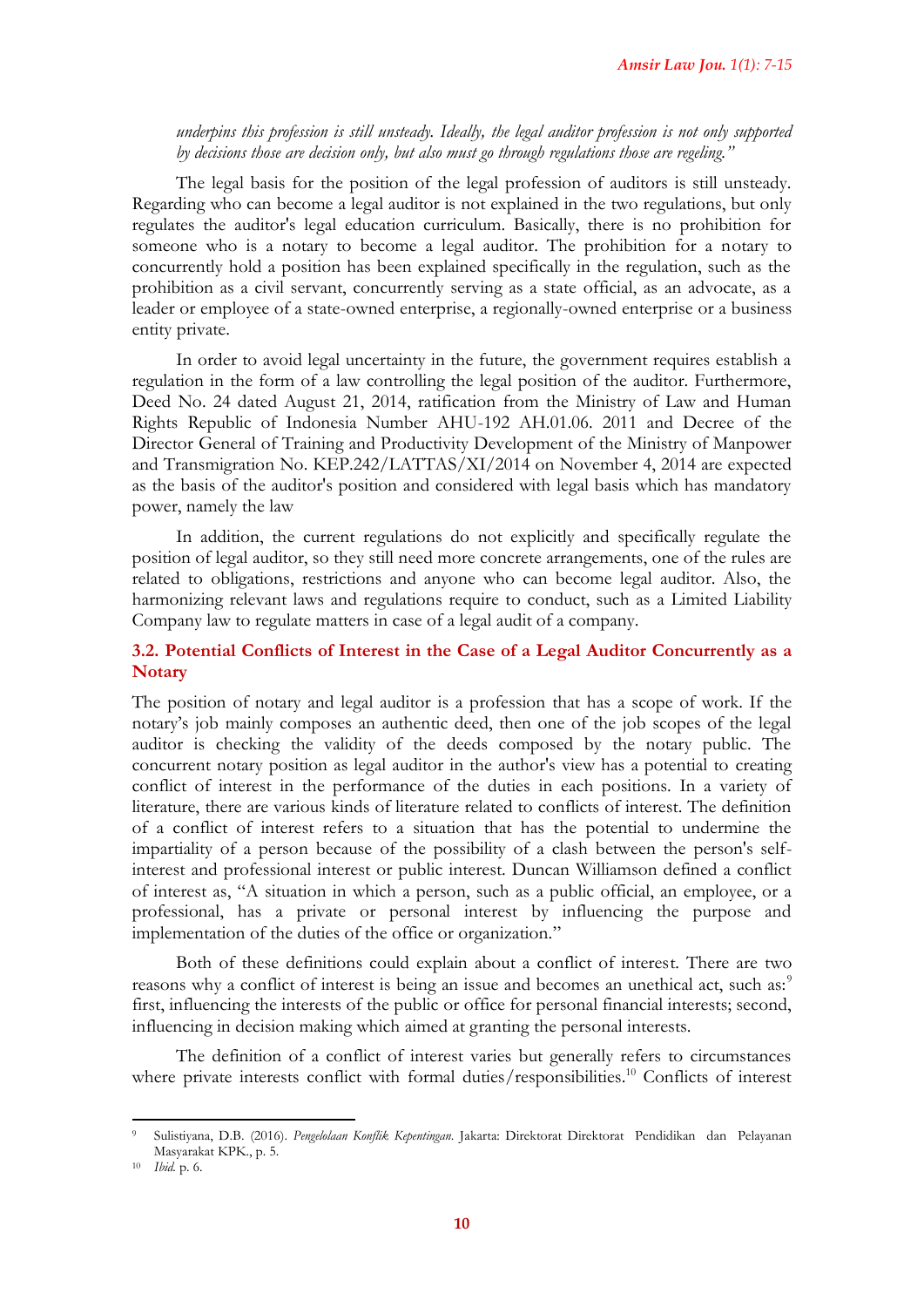occur when personal interests are mixed with official duties and responsibilities (conflicts of interest occur when the private interests of an employee interferes with or influences, or appear to interfere with or influence their official duties and responsibilities).<sup>11</sup> There are three of main types of conflicts of interest, namely:<sup>12</sup>

- 1. Actual conflicts of interest is conflicts of interest that exist between official duties/ responsibilities and personal interests (where a conflict exists between your official duties or responsibilities and your private interests).
- 2. Perceived conflict of interest is conflict of interest which is seen as mixed with official duties/responsibilities which in fact become a case or not (where it could be seen by others that your private interests could improperly interfere with or influence you in the performance of your official duties or responsibilities, whether or not this is in fact the case).
- 3. Potential conflict of interest is personal interests mixed with official duties/ responsibilities in the future (where your private interests could interfere with or influence your official duties or responsibilities in the future).

The explanation above can be seen that the position of notary and legal auditor has potential to create a conflict of interest between both position. Notary Public is an official authorized to make an authentic deed and other authorities as referred to in the law in exercising such authority, a notary is prohibited from holding concurrent positions as stipulated in the UUJN. Although, the interdictions of the double position has been regulated within UUJN.

Notary positions are not only specific but also unique, because even if notaries are appointed and dismissed by the minister of law and human rights, notaries are not civil servants which are employees who are part of an employee corps that are structured with a hierarchical working relationship and are paid by the notary government. The notaries receive honoraria from those who use their services or find their own income, thus the notary is only appointed and dismissed by the minister of law and human rights but not in the hierarchy of the ministry of law and thus adjusting that notary is not a public servant. The double position is prohibited by a notary public servant (Article 3 letter g and Article 17 letter e), state official (Article 3 letter g and Article 17 letter d), advocate (Article 17 letter e), leader or employee of a business entity state-owned, not regionally-owned business, or private business entity (Article 17 letter f), the official makes a land deed outside the area of the notary's position (Article 17 letter g) a substitute notary (Article 17 letter h) or other work that conflicts with religious norms , decency, or propriety which can affect the honor and dignity of a notary position (Article 17 letter i).

The prohibitions for notaries to concurrently hold such positions are aimed at preventing the occurrence of a conflict of interest when exercising their authority as a notary public. The notary's performance as a professional and general official must be neutral, being in the midst, not in favor of one of the independent and independent parties. If a notary holds concurrent positions that are prohibited from being concurrently based on the National Law, the client might be faced a conflict of interest. To prevent this from being applied to a dual position ban in the Law, it is also intended that the notary will remain independent and neutral in carrying out his duties and positions, so that the notary can carry out the obligations to act honestly, thoroughly, independently, impartially, and

<sup>11</sup> Procedures for Managing Conflicts of Interest (2012). *Professional Standards Command.* NSW Police Force, p. 8.

<sup>12</sup> Sulistiyana, D.B. *Op.Cit*., p. 7.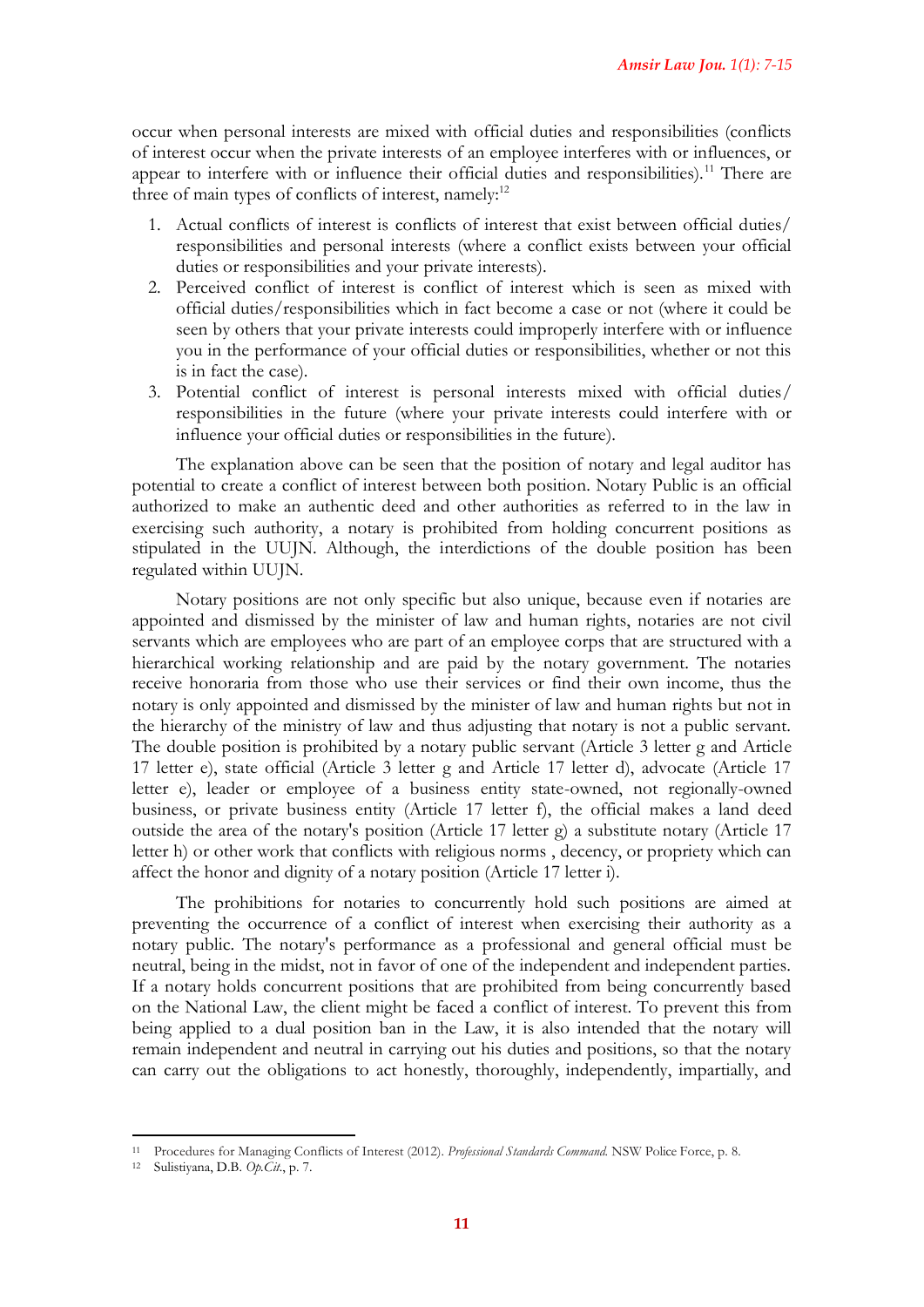safeguard the interests of parties related to legal actions (Article 16 paragraph (1) letter a  $UUIN$ .<sup>13</sup>

A notary may also not hold concurrent positions as Notohandjo's opinion which requires a legal professional to have a humane, fair, obedient and honest attitude. A notary who does a double position is very difficult for him/her to be fair and honest, there will be a definitely tendency towards one of the parties who consequently becomes unjust and dishonest.<sup>14</sup> All of the criteria stated above will be very difficult to fulfill if the notary public official still holds a double position which is prohibited by UUJN.

The stipulation consideration of the concurrent positions prohibitions could also harm the general public. The reason is because the notary's mind is not focused between the two positions that he holds, a notary cannot carry out his/her duties professionally. So, in general a notary must hold fast to his/her function, namely, a mediator who must not take sides, not an intermediary, defender, and other position holders outside the notary position.

There is still a notary who violates the double position because this prohibition is only an offense of complaint, the lack of supervision from the supervisory board of sanctions which the sanctions are given is very mild, also because the lack of moral from the notary. The law does regulate sanctions in stages starting from verbal warning, written, honorable dismissal to abnormal but in reality the sanctions for notaries who commit violations to date are mild and can even be said to be non-existent. In addition, among notaries, both members and their management and the legal and human rights department interpret that concurrent positions may be provided as long as there is no aggrieved party who reports to the notary supervisory assembly, so that the tendency of notaries to violate the prohibition becomes even greater.

Likewise, it is also related to the opinion of Syamsudin Manan Sinaga (Director General of AHU) who said that actions against violations of the double position prohibition only apply if there are people who feel disadvantaged.<sup>15</sup> The person must report to the notary supervisor's panel, thus, the notary can be prosecuted because of the position.

A violation occurred if the result of the double position causes a loss to one of the parties while the double position itself is not considered an offense that deserves to be sanctioned even though in the law is clearly stated that the notary is prohibited from acting as a double position. By holding a double position, a notary means which she/he has committed an offense without seeing whether a party has been injured or not. If seeing the provisions regarding the concurrent position and the authority of the supervisory panel, the violation of the concurrent position is a complaint offense, which is meaning that the violation by notary will not be subject to sanctions if no party feels disadvantaged by reporting to the supervisory assembly.

One of the causes of the existence of a notary who has concurrent position is because the supervisory panel's own function is not required to actively oversee. If there is no party who feels aggrieved who reports formally to the regional assembly, the notary will still be free to concurrently hold a position prohibited by UUJN. Notaries must be more active in supervising and cracking down on notaries who carry out concurrent positions.

<sup>13</sup> *Ibid.* p. 31-32.

<sup>14</sup> A. Muhammad. (2016). *Etika Profesi Hukum*. Bandung: Citra Aditya Bakti, p. 66.

<sup>15</sup> Dirjen AHU Melarang Notaris Rangkap Jabatan. [http://www.hukumonline.com/berita/baca/holl9429/syamsudin](http://www.hukumonline.com/berita/baca/holl9429/syamsudin-manan%20sinaga-dirjen-ahu-notaris-dilarang-rangkap-jabatan)[manan sinaga-dirjen-ahu-notaris-dilarang-rangkap-jabatan.](http://www.hukumonline.com/berita/baca/holl9429/syamsudin-manan%20sinaga-dirjen-ahu-notaris-dilarang-rangkap-jabatan) [Accessed: 28 May 2018].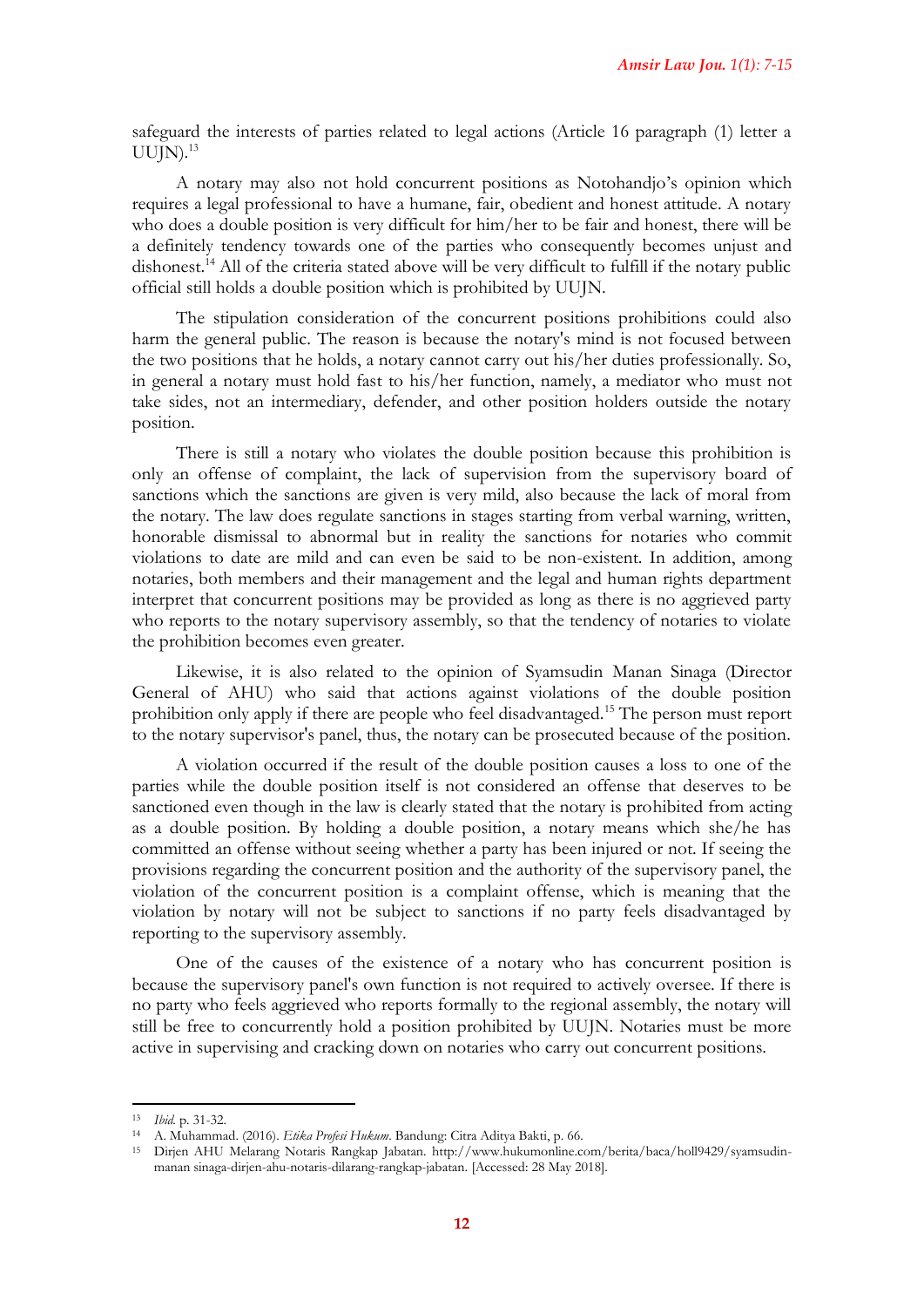Furthermore, a legal auditor is also bound by the Code of Ethics and the Code of Conduct for the Legal Auditor (KE-PP ASAHI Legal Auditor), as follows:

- 1. Personality of Legal Auditors:
	- a. Legal auditors are Indonesian citizens who are God-fearing, of high moral integrity, educated and knowledgeable, skilled and responsible and upholding the Pancasila and the 1945 Constitution of the Republic of Indonesia.
	- b. Legal auditors at the request of every party, whether government agencies, state institutions or institutions, bodies, councils, and commissions of non-state institutions, individuals, legal entities, non-legal entities or other social institutions, must be prepared to audit law without distinguishing social, economic, political, religious, ethnic, and/or other social status.
	- c. Legal auditors in carrying out their professional duties are not solely to obtain material rewards, but rather to prioritize compliance and legal compliance in accordance with statutory provisions, norms and standards as well as universal best practices.
	- d. The legal auditor in carrying out his profession must be free and independent and not be affected and influenced by any party, and must maintain and hold a sense of solidarity between fellow professionals.
	- e. Legal auditors in carrying out their professional duties must be polite to anyone and always maintain the dignity and dignity and nobility of the legal auditor profession as an honorable profession (Officium Nobile).
	- f. Legal auditors are required to keep secrets regarding matters or various information from the audit/client or other parties which are given based on the trust obtained while carrying out their professional duties, and still must maintain these secrets after the working relationship between the legal auditor and the audit/client ends.
	- g. Legal auditors are required to maintain and nurture sense of solidarity among professional partners, thus, they cannot conduct legal audits of certain work or cases which have been carried out by other legal auditors based on requests from the same audit/client.
	- h. Legal auditors in carrying out their professional duties are prohibited from advertising or promoting themselves as Legal auditors, both in writing through print media and online through electronic media.
- 2. Relationship between Legal Auditor and Audit/Client. Legal auditors in carrying out their duties:
	- a. must obey and carry out seriously all provisions of the statutory regulations and ASAHI Statutes and by-laws and best practices;
	- b. must prioritize the interests of the Audit/Client over the personal interests and/ or interests of the group;
	- c. prohibited to stipulate the terms and/or provisions that limit the freedom of the Audit/Client to give confidence to the professional partners in managing their interests; and
	- d. prohibited to determine fees for services that exceed the fairness/feasibility limit.
- 3. Relationship of Legal Auditors and Professional Partners:
	- a. Relationship between legal auditors is a professional partner relationship based on the principle of kinship with mutual respect, respect and trust.
	- b. In the event that there are differences of opinion, disputes occur between professional partners, or the existing of professional partners who are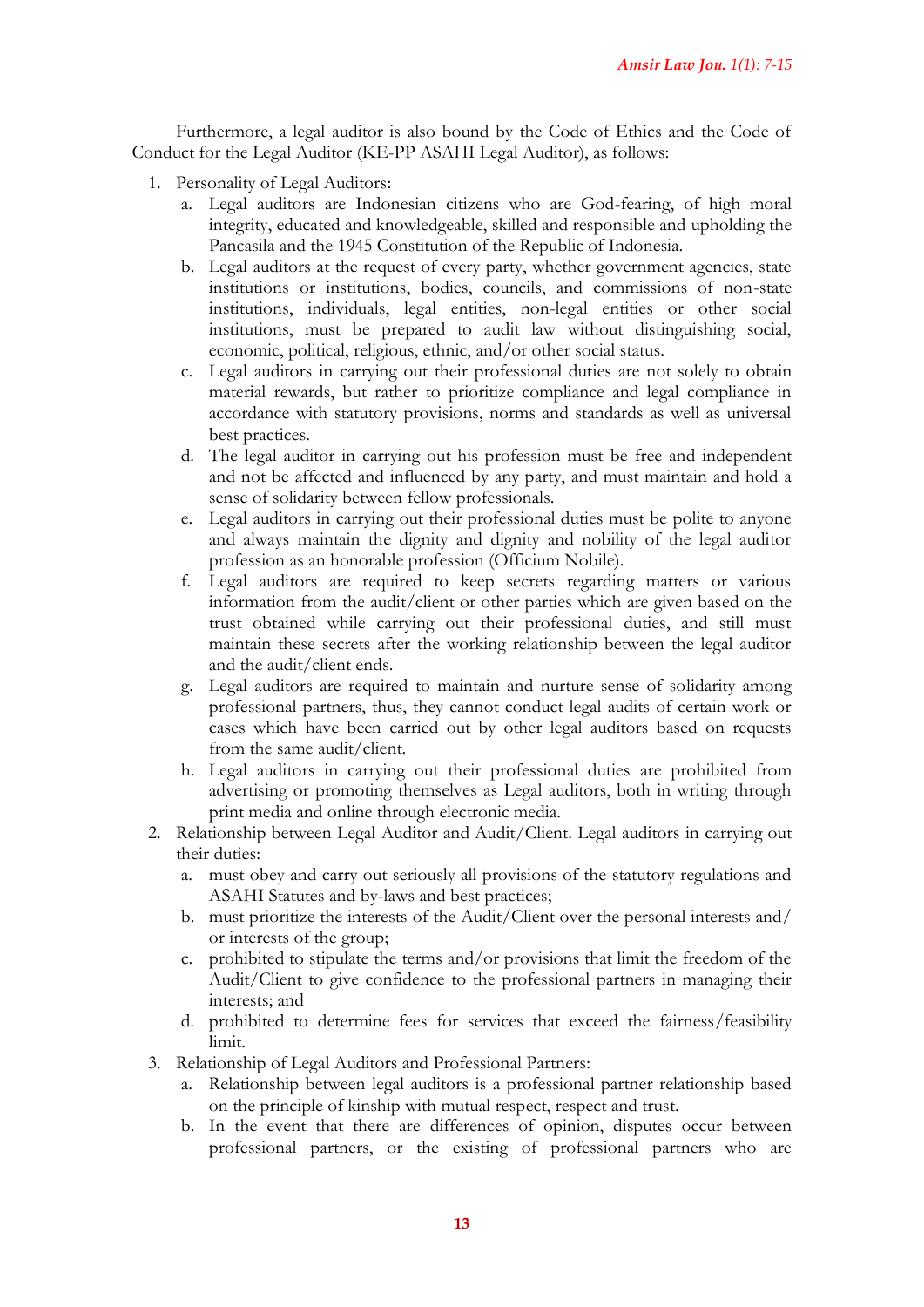considered to be contrary to the ASAHI Legal KE-PP auditors, to be submitted to the ASAHI Legal Auditor Ke-PP Assembly for accountability.

Considering at the various forms of regulation which mentioned above can be seen that both the notary and the legal auditor, each of whom has a code of ethics which basically requires that a part of the members of the organization must act professionally, prioritizing aspects of honesty in order to create a responsible attitude. If someone who is a notary and also a legal auditor carrying out their work is obedient and complied with the code of ethics as stipulated in each of these organizations then the fear of a conflict of interest can be avoided.

#### **4. Conclusion**

There are no rules that regulate the limits regarding the ability of a person who has served as a notary to be a legal auditor however the notary law and the code of conduct that binds a notary public also do not prohibit a notary from occupying the position of legal auditor. Likewise, ratification from the Ministry of Law and Human Rights of the Republic of Indonesia Number AHU-192 AH.01.06.Tahun 2011 and SK Director General of Training and Productivity Development of the Ministry of Manpower and Transmigration with Decree No. KEP.242/LATTAS/XI/2014 on November 4, 2014 which became the legal basis for legal auditors, also did not regulate the prohibition of a notary to become a legal auditor.

In the case of a notary and a legal auditor, the potential for a conflict of interest is very high. This is based on the consideration that a legal auditor has the duty to examine and/or assess legal issues related to a company, including the validity of authentic deeds made before a notary official. Accordingly, the legal position of the auditor must be regulated through regulations that are regels (statutory regulations) and are binding. One of the materials is regulated includes the requirements to be a legal auditor, thus does not cause legal uncertainty in its implementation.

#### **Acknowledgments**

I thank the editorial team of Amsir Law Jurnal for publishing my writing in volume 1, October 2019.

#### **References**

*Books with an author:* A. Muhammad. (2016). *Etika Profesi Hukum*. Bandung: Citra Aditya Bakti.

- Anshori, A.G. (2009). *Lembaga Kenotariatan Indonesia; Perspektif Hukum dan Etika*. Yogyakarta: UII Press.
- Halim, Hamzah. (2015). *Cara Praktis Memahami dan Menyusun Legal Audit dan Legal Opinion*. Jakarta: Prenadamedia Group.

Soemitro, R.H. (1998). *Metodologi Penelitian Hukum.* Jakarta: Ghalia Indonesia.

Sulistiyana, D.B. (2016). *Pengelolaan Konflik Kepentingan*. Jakarta: Direktorat Direktorat Pendidikan dan Pelayanan Masyarakat KPK.